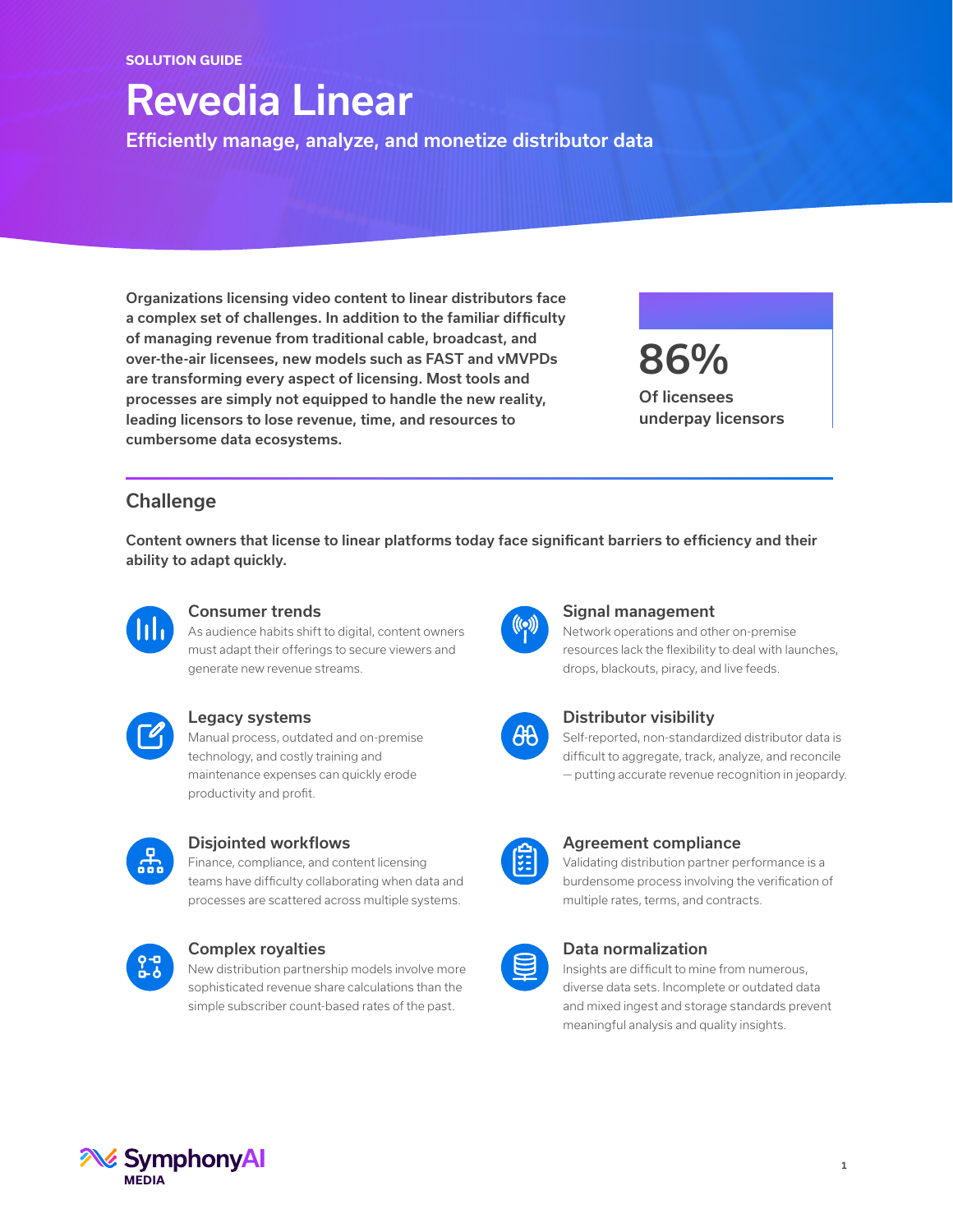

### Solution

The Revedia platform's industry-leading revenue management capabilities give content owners the power to efficiently and accurately track licensed content performance across traditional linear and emerging distribution platforms. Content licensors use Revedia to expedite workflows and make intelligent, data-driven business decisions around cash flow, agreement terms, distribution strategy, and revenue maximization. Revedia enables you to:

- Automate end-to-end workflows for multiple teams
- Support current and future distribution models
- Calculate (v)MVPD and affiliate royalties
- Negotiate the most favorable deal terms
- Track distributor compliance and revenue performance
- Efficiently manage complex data and meta-data
- Securely manage agreement documents and approvals
- Easily integrate with existing systems

### **Capabilities**

Revedia's revenue management features are developed by experienced industry professionals and data science experts to make the most painful steps of your workflow feel effortless. Powerful functionality and data intelligence are accessible to every authorized user in your organization for streamlined end-to-end revenue management.

#### Workflow automation:

Eliminate the need for disjointed tools and legacy solutions. Automate repetitive tasks to refocus your licensing teams back on strategic work.

- Instantly verify revenue data including payments, subscriber counts, content views, and transactions
- Automatically calculate revenue shares and royalties you're owed
- Pinpoint sources of revenue leakage like underpayment, miscalculations, and manual errors
- Expedite billing and invoicing, payment processing, and collections with taxes and multiple currencies built in
- Trigger key event reminders and schedule actions based on your organization's accounting cycles, payment terms, account aging, and more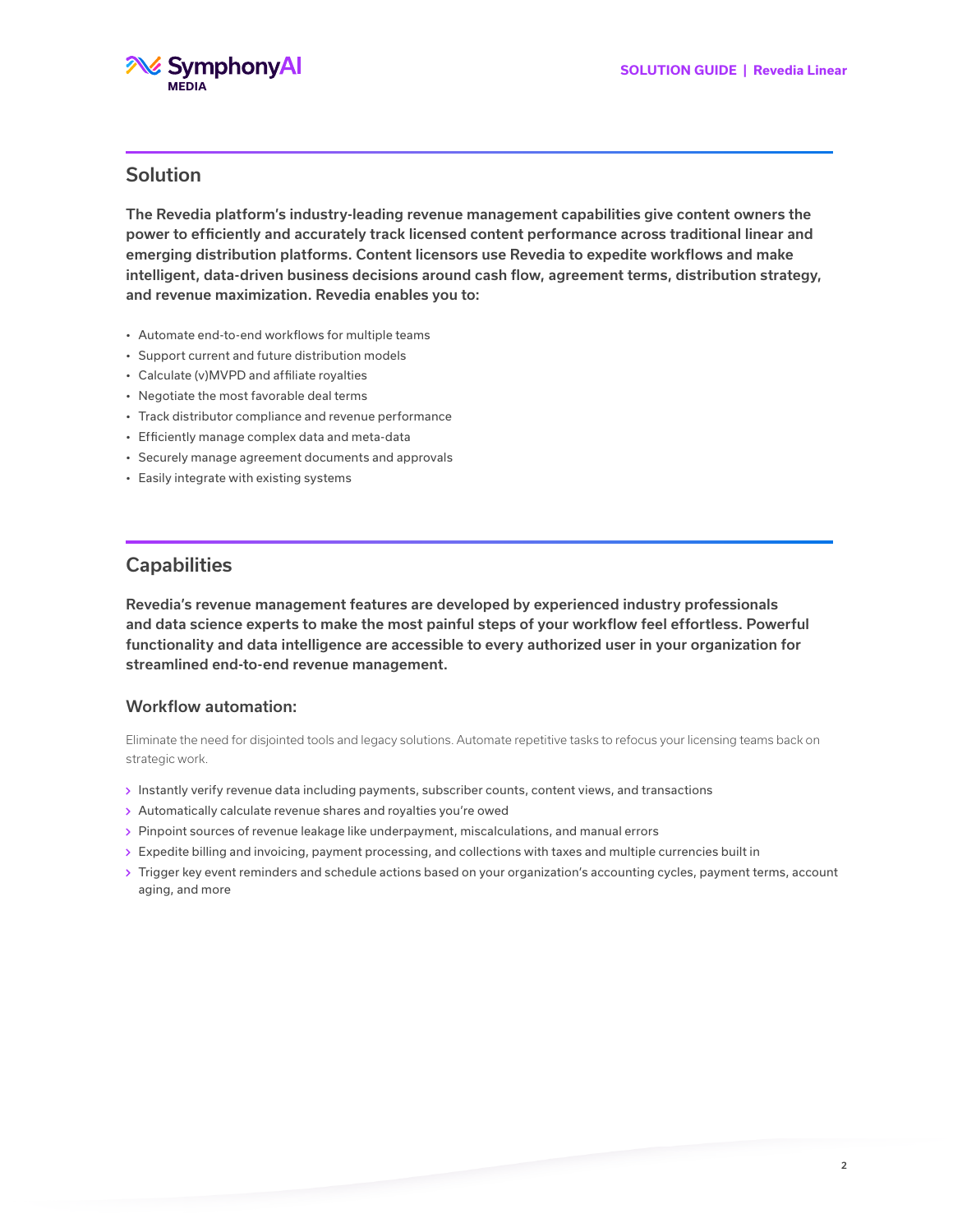

#### Signal management:

Manage and track receivers from a remote, secure platform for immediate access during planned or unplanned events.

- $\rightarrow$  Instantly turn headend receivers on and off without relying on on-premise resources
- Automatically detect piracy and unauthorized carriage to prevent revenue loss
- Automate inventory management and control access by region, affiliate, and other criteria you define
- Maintain a referenceable record of IRD and headend data, subscriber numbers, service levels, and key contacts
- Redundant architecture prevents signal drops and mis-authorizations due to a single point of failure
- Integrate NOC, carriage, subscriber, and agreement data and search signal data for complete visibility at all times

#### Reporting:

Track every aspect of your financial performance in a single cloud location. Easily understand and share what's going on in the business with premade templates or custom reports.

- $\rightarrow$  Instantly create dynamic visualizations to support data analysis
- Filter by details including date, distributor, region, title, and series
- Generate common reports on demand (cash, accruals, accounting close, A/R, A/P)
- Reflect changing variables such as rate adjustments in real time
- $\rightarrow$  Produce historic, comparative, trend, and forecast analysis

#### Agreement management:

Assure compliance and accurate revenue recognition and detect anomalies that can result in revenue leakage.

- Centralize agreement documents and control user access
- $\rightarrow$  Instantly search and find terms, contacts, clauses, and key information
- $\rightarrow$  Streamline contract review and approval in one location
- Map agreements to multiple entities
- Segment agreements by criteria such as MVPD and date
- Track renewals and key dates, and get alerts when they draw near
- Auto-populate the Revedia platform with billing and rate data

#### Data normalization:

Streamline siloed, disparate data from existing internal system and third-party sources without relying on manual input.

- Programmatically ingest critical licensing data (e.g. rates, terms, pricing)
- Standardize diverse data sets, fields, and formats without manual data entry
- Integrate with systems such as general ledger for real-time data sync
- Accommodate varying distributor report formats and data fields

#### Enterprise security:

Protect your most valuable, sensitive data and control user access with advanced security features.

- Secure, cloud-based data storage
- $\triangleright$  Enterprise grade data encryption
- Granular user-based access roles
- Fully SOC compliant